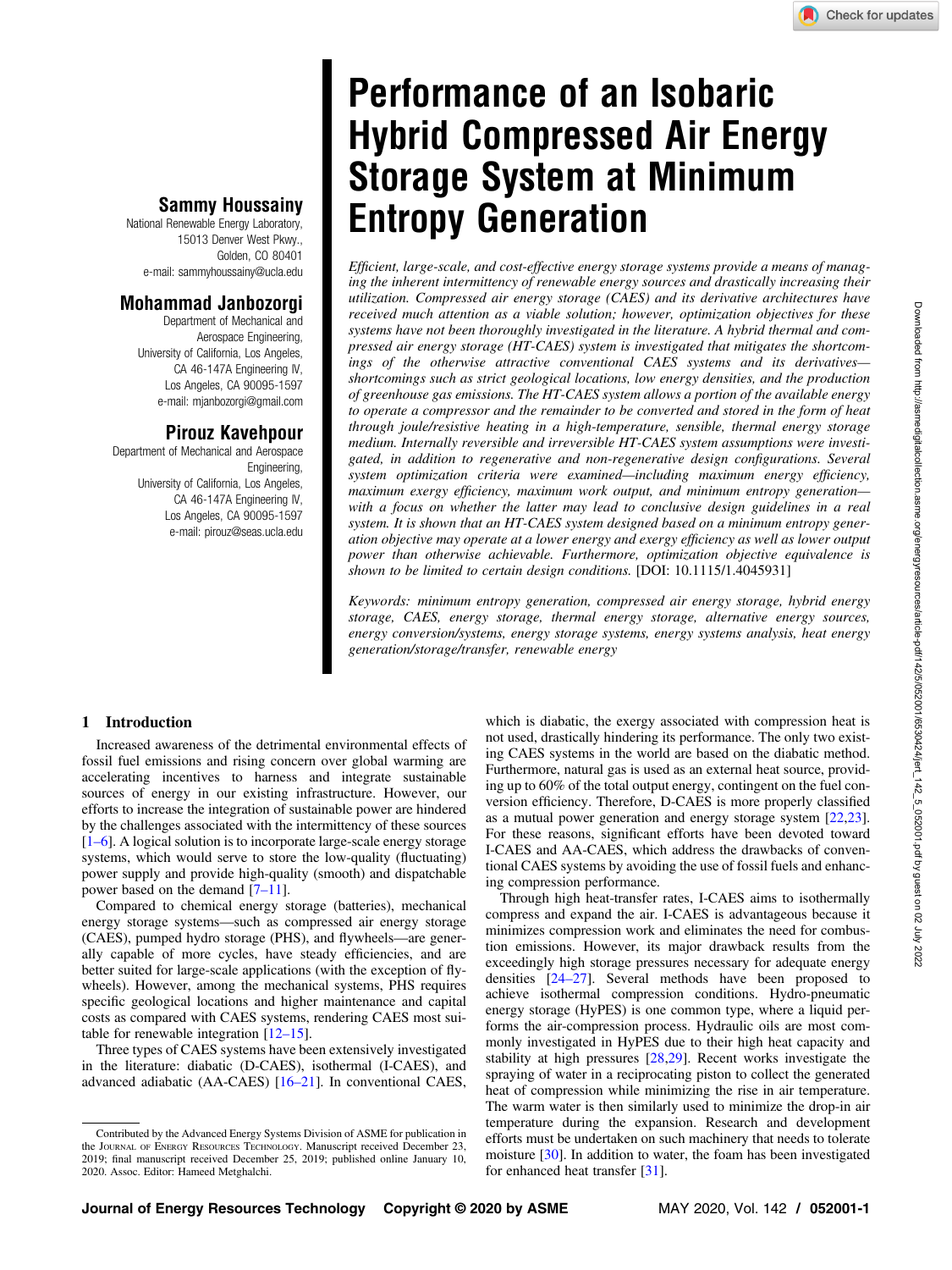<span id="page-1-0"></span>Another CAES derivative that also eliminates combustion emissions is the advanced adiabatic type. Unlike D-CAES, where the compression heat is wasted and natural gas combustion is used as a heat source, in AA-CAES, the compression heat is stored and reused as a heat source during the expansion. The simplest AA-CAES architecture, which reuses the compression heat, is achieved by storing the hot compressed air itself in a temperatureresilient air storage medium [[32\]](#page-8-0). Alternatively, a common method is to store the heat separately in a thermal energy storage medium, which would require less thermally resistant air storage methods. The performance of AA-CAES with a separate thermal storage unit increases with storage temperature, as demonstrated by several investigations [33–39]. However, the low exhaust temperatures of available compressors in the market limit the performance and energy density of AA-CAES systems [\[19](#page-8-0),40–45].

The hybrid thermal and compressed air energy storage (HT-CAES) system, presented in this paper, addresses the drawbacks of conventional and AA-CAES systems. Contrary to D-CAES and similar to AA-CAES, in HT-CAES, the combustion emissions are mitigated by using compression heat. However, unlike AA-CAES, the need for high-temperature compressors is eliminated by storing electrical power directly in the form of heat through Joule heating, reaching high temperatures prior to the expansion. Therefore, HT-CAES allows for both high energy densities and efficiencies. The separation of energy between thermal and compressed air energy storage allows for lower storage pressures and volume because the additional heat increases the capacity of the system. Consequently, increased flexibility associated with HT-CAES reduces geological restrictions. Although very few groups have investigated an HT-CAES concept [[46,47](#page-8-0)], the isobaric storage volume condition presented here has not been examined in the literature. In addition, the optimization objectives of such a system have received no attention. Conversely, the optimization of heat engines is an old subject of thermodynamics [48–50]. Various optimization objectives have been examined to investigate the performance of standard power cycles such as Brayton, Otto, Diesel, Atkinson, Millar, and Dual cycles [\[51](#page-8-0),[52\]](#page-8-0). However, such analysis has not been employed on a hybrid thermal-compressed air energy storage system. The most common optimization criteria examined in the literature for power cycles are the maximum efficiency, maximum work output, minimum entropy generation, and maximum ecological function [[53\]](#page-8-0). According to the Gouy-Stodola theorem, the maximum output power and minimum entropy production rate are equivalent. However, this equivalence in heat engines was later shown to be limited to certain design conditions. For heat engines, the maximum thermal efficiency and maximum work output do not necessarily coincide. For example, in a regenerative Brayton cycle, maximum work and maximum thermal efficiency coincide only at regenerator effectiveness of 50% [[54\]](#page-8-0). Whether the optimization objective should be performed based on the maximum power or maximum efficiency depends on the application. However, in general, the operational regime should be between the maximum efficiency and maximum output power design points.

The main objective of this paper is to investigate the performance of an isobaric HT-CAES system at the point of minimum entropy generation—which, to the best of our knowledge, has not been reported previously. Both the energy and exergy efficiencies are examined, and the optimum design points leading to their maxima are compared with the design point corresponding to minimum entropy generation. The premise is to determine whether the minimization of entropy generation may lead to useful design recommendations. Additionally, a discussion is provided that demonstrates the criterion at which the maximum energy efficiency and maximum exergy efficiency become coincident with the design point of minimum entropy generation. Throughout the analysis, it is assumed that external irreversibilities are present. The effects of both internally reversible and irreversible processes are examined and compared. Additionally, the thermal energy storage efficiency is considered as well as its effects on the optimum design points, leading to an examination of maximum energy efficiency, maximum exergy efficiency, and minimum entropy generation.

## 2 HT-CAES Thermodynamic Cycle

Figure [1](#page-2-0) represents the HT-CAES thermodynamic cycles that are analyzed here. In the hybrid system, a portion of the available energy is stored in the form of compressed air and the remainder is converted directly to heat through Joule/resistive heating and is stored in a thermal energy storage (TES) unit. The TES unit is an inexpensive, solid-state, and sensible storage medium with high specific heat. As such, the TES is capable of high operating temperatures, with a limit dictated by its material properties. An aluminabased refractory is capable of operating temperatures in excess of ∼1700 K, and resistive heating through Nichrome wires can provide continuous operating temperatures of ∼1680 K [[38\]](#page-8-0). The high-temperature capability associated with resistive heating and storage shifts the capacity of the system toward thermal storage, which has the potential of drastically reducing the storage pressures and volumes without a compromise in energy density.

The thermodynamic models assume an adiabatic and constant pressure air storage, which can be either underwater air storage or a cavern constructed in an underground rock formation with a water-equalizing pit to maintain isobaric conditions [\[55](#page-8-0)]. Air storage under this assumption remains isothermal and therefore reduces to just a delay time in the operation of the plant. Figures  $1(a)$  $1(a)$  and  $1(b)$  show the described HT-CAES system with and without regeneration.

The sensible TES unit, shown in Fig. [1,](#page-2-0) is inherently a transient component that reaches maximum temperature,  $T_{\text{max}}$ , at peak charge and minimum temperature,  $T_{\text{min}}$ , culminating the discharge process. However, the TES can be designed to deliver a constant temperature, necessary for the optimal operation of an expander, by bypassing a portion of the cold inlet air with the hot flow exiting the TES, as demonstrated by Fig. [1](#page-2-0). The TES is designed with minimum temperature,  $T_{min}$ , that is equivalent to the constant turbine inlet temperature, and higher than the compressor exhaust temperature  $(T_{min} = T_3$  in the case without regeneration in Fig. [1\(](#page-2-0)*a*), and  $T_{min} = T_4$  with regeneration in Fig. 1(*b*)). The TES is assumed to be well mixed and absent of temperature gradients during charge and discharge. However, thermal storage efficiency is considered, and its value represents the percentage of irretrievable energy loss within a full cycle. Moreover, the analysis assumes a calorically perfect and ideal gas, with negligible pipe pressure drops.

#### 3 Internally Reversible HT-CAES

We first consider an internally reversible HT-CAES system without regeneration in Sec. 3.1, followed by a similar analysis with regeneration in Sec. [3.2.](#page-3-0) In addition to internal reversibility, this section also assumes that the TES is 100% energy efficient. In Sec. [4](#page-4-0), the TES efficiency along with internal irreversibilities is analyzed. The following analysis provides a formulation of the energy efficiency, exergy efficiency, and entropy generation as functions of the pressure ratio—where the pressure ratio is defined as the maximum-to-minimum pressure ratio of the system  $(r = P_2/P_1 = P_3/P_4$  in Fig. [1\(](#page-2-0)*a*)).

### 3.1 HT-CAES Without Regeneration

3.1.1 First Law Efficiency. The roundtrip energy storage efficiency of the HT-CAES system, defined as the output power over the total input power, is given by the following equation:

$$
\eta_I = \frac{\dot{W}_t}{\dot{W}_C + \dot{Q}_{\text{TES}}}
$$
\n(1)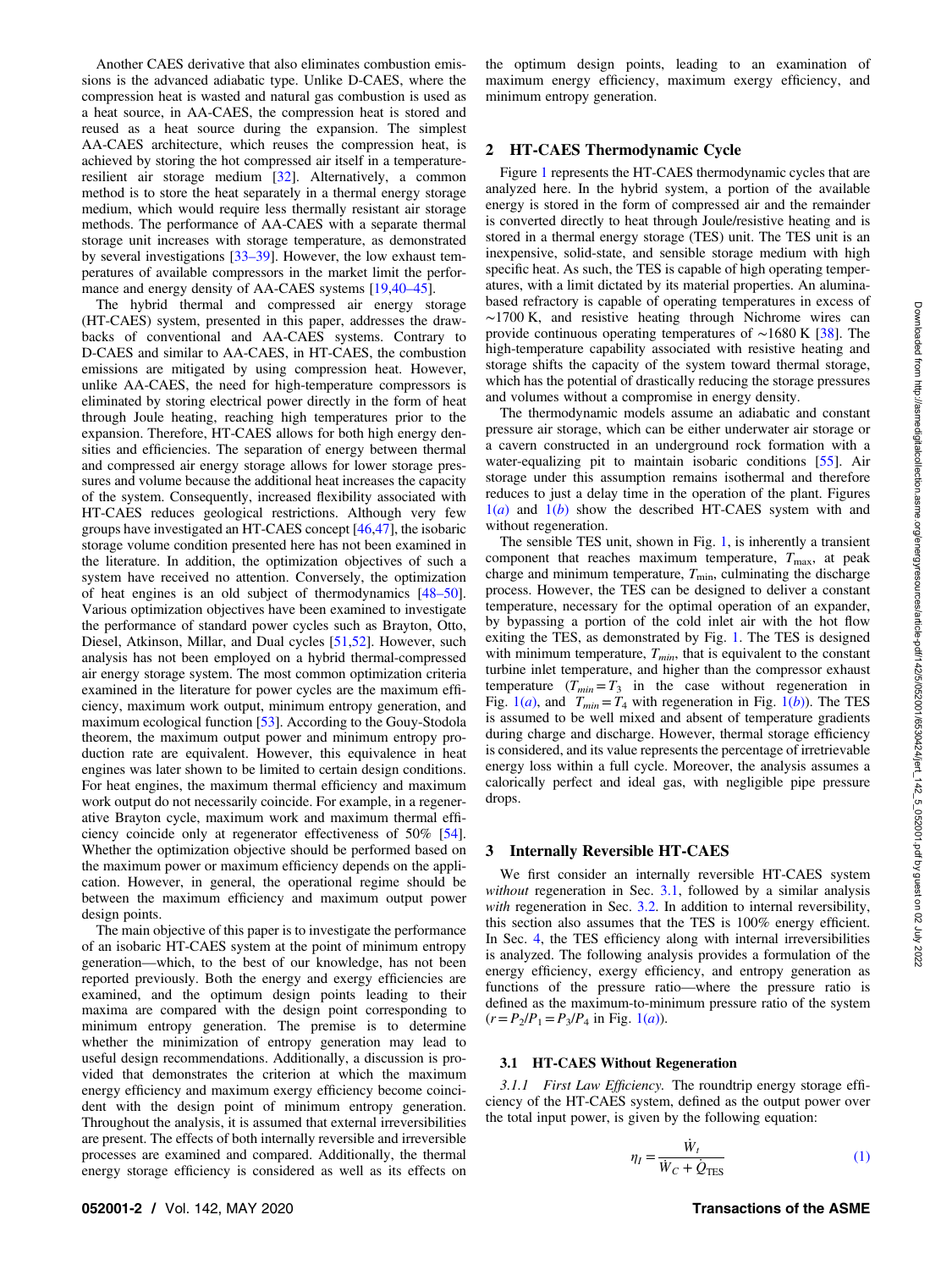<span id="page-2-0"></span>

Fig. 1 HT-CAES thermodynamic cycle configuration (a) without and (b) with regeneration

Assuming constant specific heats for air, isentropic compressor and turbine, and constant turbine inlet temperature  $T_3$ , in Fig.  $1(a)$ , the energy efficiency can be rewritten as Eq. (2):

$$
\eta_I = \frac{1 - T_1/T_2}{1 - T_1/T_3} = \frac{1 - r^{-\alpha}}{1 - r_T^{-1}}\tag{2}
$$

where  $\alpha = (\gamma - 1)/\gamma$ ,  $\gamma$  is the ratio of specific heats for air, and  $r<sub>T</sub>$  is the maximum-to-minimum temperature ratio in the cycle  $(r_T = \frac{T_3}{T_1})$  in Fig.  $1(a)$ ). By examining Eq. (2) and considering a Brayton cycle with a heat source provided by the TES, it becomes evident that the numerator represents the Brayton cycle efficiency in the case of pure thermal energy storage and no air storage. Similarly, the denominator of Eq. (2) represents the Carnot efficiency. Therefore, Eq.  $(2)$  can be written as Eq.  $(3)$ :

$$
\eta_I = \frac{\eta_{\text{Brayton}}}{\eta_{\text{Carnot}}}
$$
\n(3)

Equation (3) provides an interesting result illustrating that the process has a perfect energy retrieval when no heat is added by the thermal storage. In such a case, the hybrid system is a mere advanced adiabatic design, with compression and expansion occurring along the same isentrope. As a result, the system is not bound by the Carnot limit. Moreover, with the addition of heat through the TES, the hybrid system efficiency remains higher than its associated Brayton cycle counterpart [[33\]](#page-8-0).

3.1.2 Second Law Efficiency. The roundtrip exergy efficiency of the HT-CAES system, which is defined as the ratio of total output to input exergy, is given by Eq. (4):

$$
\eta_{II} = \frac{\int \dot{W}_t dt}{\int \dot{W}_c dt + \int (1 - T_1/T_{\text{TES}}) \dot{Q}_{\text{TES}} dt}
$$
(4)

where  $Q_{\text{TES}}$  is the TES input Joule heating power. The total energy stored in the TES is calculated through an energy balance that results in  $Q_{\text{TES}} = Q_{\text{TES}} tMc(T_{\text{max}} - T_{\text{min}}) = Mc(T_{\text{max}} - T_3) =$  $\dot{m}c_p t(T_3 - T_2)$ , where *M*, *c*, *m*, and  $c_p$  are the TES mass, TESspecific heat, air mass flow rate, and specific heat of air at constant pressure, respectively. Lastly, the instantaneous temperature of the TES during the charge process is calculated through an energy balance, which results in  $T_{\text{TES}} = \frac{\dot{Q}_{\text{TES}}}{Mc} t + T_{min}$ , where  $T_{min} = T_3$ . Evaluating the integrals in Eq. (4) results in Eq. (5):

$$
\eta_{II} = \frac{T_3 - T_4}{T_2 - T_1 + \frac{Mc}{\dot{m}c_{P}t}(T_{max} - T_3) - T_1 \frac{Mc}{\dot{m}c_{P}t} \ln\left(\frac{T_{max}}{T_3}\right)}
$$
(5)

Further simplification of Eq. (5), substituting temperature ratios  $r_T = \frac{T_3}{T_1}$  and  $r_H = \frac{T_{max}}{T_3}$ , leads to Eq. (6):

$$
\eta_{II} = \frac{\eta_{\text{Brayton}}}{\eta_{\text{Carnot}} - r_T^{-1} (1 - r_T^{-1} r^{\alpha}) \frac{\ln(r_H)}{(r_H - 1)}}
$$
(6)

The equation reveals that the exergy efficiency of the HT-CAES system is always higher than its energy efficiency given by Eq.  $(3)$ , provided that the TES increases the temperature of the discharging air,  $T_2 < T_3$ . This result is consistent with heat engines, in which their exergy efficiencies are generally higher than their associated energy efficiencies.

## Journal of Energy Resources Technology MAY 2020, Vol. 142 / 052001-3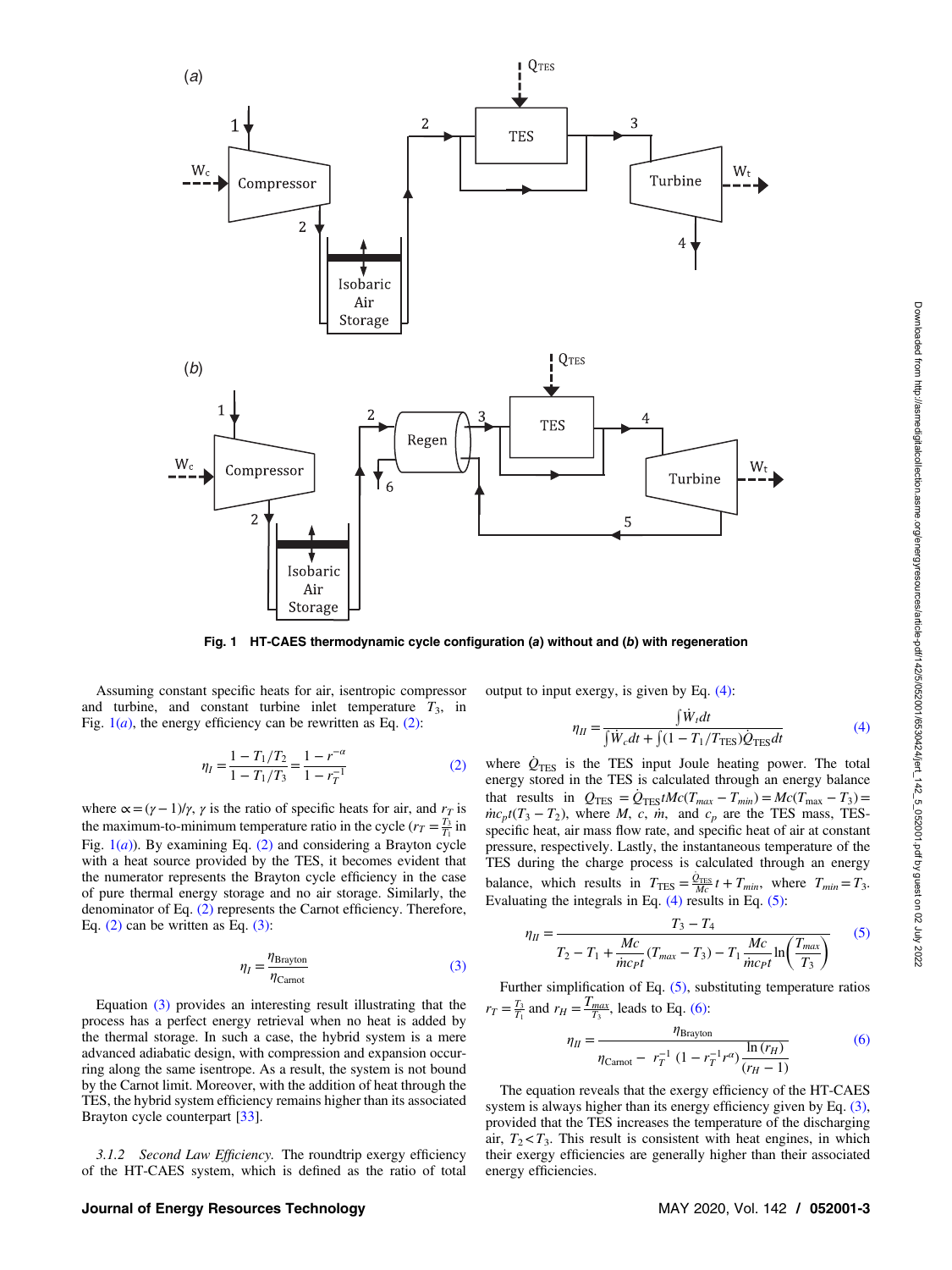<span id="page-3-0"></span>3.1.3 Entropy Generation. The total entropy generation associated with the operation of the HT-CAES system is evaluated through an entropy balance and is given in Eq. (7):

$$
S_{gen} = \int \frac{\dot{Q}_{out}}{T_{out}} dt - \int \frac{\dot{Q}_{in}}{T_{in}} dt
$$
 (7)

The second integral in Eq. (7), associated with the TES heat input, is calculated through a similar approach that arrived at Eq. [\(5\)](#page-2-0), resulting in the following expression:

$$
S_{gen} = \frac{inc_P t (T_4 - T_1)}{T_1} - Mcln\left(\frac{T_{max}}{T_3}\right) \tag{8}
$$

Normalizing the entropy generation with the total stored air mass times its specific heat,  $\dot{m}c$ <sup>t</sup>, and relating temperature ratios to pressure ratios through isentropic relations, results in Eq.  $(9)$ :

$$
\frac{S_{gen}}{\dot{m}c_{P}t} = (r_{T}r^{-\alpha} - 1) + (r_{T}^{-1}r^{\alpha} - 1)\frac{\ln(r_{H})}{r_{H} - 1}
$$
\n(9)

Finally, plotting the energy efficiency, exergy efficiency, and normalized entropy generation given by Eqs.  $(3)$ ,  $(6)$ , and  $(9)$ , respectively, results in Fig. 2.

In the case of an internally reversible HT-CAES system without regeneration, all performance indices monotonically improve by increasing the operating pressure, as shown by Fig. 2. Therefore, in this specific case, an increase in the energy and exergy efficiency does, in fact, correlate with a decrease in the entropy generation. It is also imperative to note that in an HT-CAES system, the output power increases with the pressure ratio as the turbine and compressor are decoupled, in contrast to a Brayton cycle. Therefore, a decrease in the entropy generation also correlates with an increase in the output power. In Sec. [4,](#page-4-0) it will be shown that this is not necessarily the case in the presence of internal irreversibilities, and a discussion explaining the reason for the phenomenon is provided in Sec. [5.](#page-6-0)

3.2 HT-CAES With Regeneration. Undertaking a similar procedure, we arrive at the energy efficiency, exergy efficiency, and entropy generation for the case of an internally reversible HT-CAES system with regeneration (Fig.  $1(b)$  $1(b)$ ). Similarly, the



Fig. 2 Energy efficiency, exergy efficiency, and normalized entropy generation of the internally reversible HT-CAES system without regeneration as a function of the pressure ratio,  $r$ , assuming a 100% energy-efficient TES

pressure ratio is varied, and the performance indices are examined and compared to determine whether the minimization of entropy production correlates with energy and exergy losses.

3.2.1 First Law Efficiency. The energy efficiency, as defined in Eq.  $(1)$  and assuming constant specific heat, leads to Eq.  $(10)$ :

$$
\eta_I = \frac{T_4 - T_5}{T_2 - T_1 + T_4 - T_3} \tag{10}
$$

Rearranging Eq. (10) and relating temperature ratios to pressure ratios through isentropic relations leads to Eq. (11):

$$
\eta_I = \frac{1}{2 - \eta_{\text{Brayton},R}}\tag{11}
$$

where  $\eta_{\text{Brayton},R}$  is the energy efficiency of the corresponding regenerative Brayton cycle (Eq. 12) in the case of pure TES and no air storage. Equation  $(11)$  is analogous to Eq.  $(3)$ ; however, it includes regeneration:

$$
\eta_{\text{Brayton},R} = 1 - r_T^{-1} r^{\alpha} \tag{12}
$$

The temperature ratios  $r_T = \frac{T_4}{T_1}$  and  $r_H = \frac{T_{max}}{T_4}$  are defined as the maximum-to-minimum temperature ratios that the air and TES experience during the regenerative cycle. Equation (11) illustrates that the first law efficiency of a regenerative HT-CAES system is always higher than its Brayton cycle counterpart, as was the case in the non-regenerative system shown by Eq. [\(3\)](#page-2-0) [\[33](#page-8-0)].

3.2.2 Second Law Efficiency. The second law efficiency of the HT-CAES system with regeneration (Fig.  $1(b)$  $1(b)$ ) is obtained through a similar procedure that arrived at the exergy efficiency without regeneration given by Eq.  $(6)$ . The result is given by Eq. (13):

$$
\eta_{II} = \frac{\eta_I}{1 - \eta_I \frac{\ln(r_H)}{r_T(r_H - 1)}}
$$
(13)

where  $\eta_I$  is the first law efficiency given by Eq. (11). Through an energy balance, the following relation given by Eq. (14) was used to relate the mass and specific heats of the air and TES with their temperature differences:

$$
\frac{Mc}{\dot{m}c_{P}t} = \frac{T_{4} - T_{3}}{T_{max} - T_{4}} = \frac{(1 - r^{-\alpha})}{r_{H} - 1}
$$
(14)

Again, notice that the second law efficiency of the HT-CAES system, given by Eq.  $(13)$ , is always higher than its first law efficiency. The gap between energy and exergy efficiency increases with increasing energy efficiency and decreasing temperature ratios ( $r_T$  and  $r_H$ ). This means that it is more exergetically effective to reduce the TES and air-temperature changes throughout the cycle as a result of the associated decrease in mixing irreversibilities.

3.2.3 Entropy Generation. The normalized entropy generation associated with the regenerative HT-CAES system, Fig.  $1(b)$  $1(b)$ , is evaluated through an entropy balance given by Eq. (7). Undertaking a similar procedure that arrived at Eq.  $(9)$  results in Eq.  $(15)$ :

$$
\frac{S_{gen}}{mcpt} = (r^{\alpha} - 1) + (r^{-\alpha} - 1)\frac{\ln(r_H)}{r_H - 1}
$$
(15)

Finally, plotting the energy efficiency, exergy efficiency, and the normalized entropy generation given by Eqs.  $(11)$ ,  $(13)$ , and  $(15)$ results in Fig. [3.](#page-4-0)

In the case of an internally reversible HT-CAES system with regeneration, the optimum operating pressure occurs at unity, as measured by the maximum energy and exergy efficiencies along with the coincident minimum entropy generation. However, at a pressure ratio of unity, the power output is zero. Therefore, to

## 052001-4 / Vol. 142, MAY 2020 **Transactions of the ASME**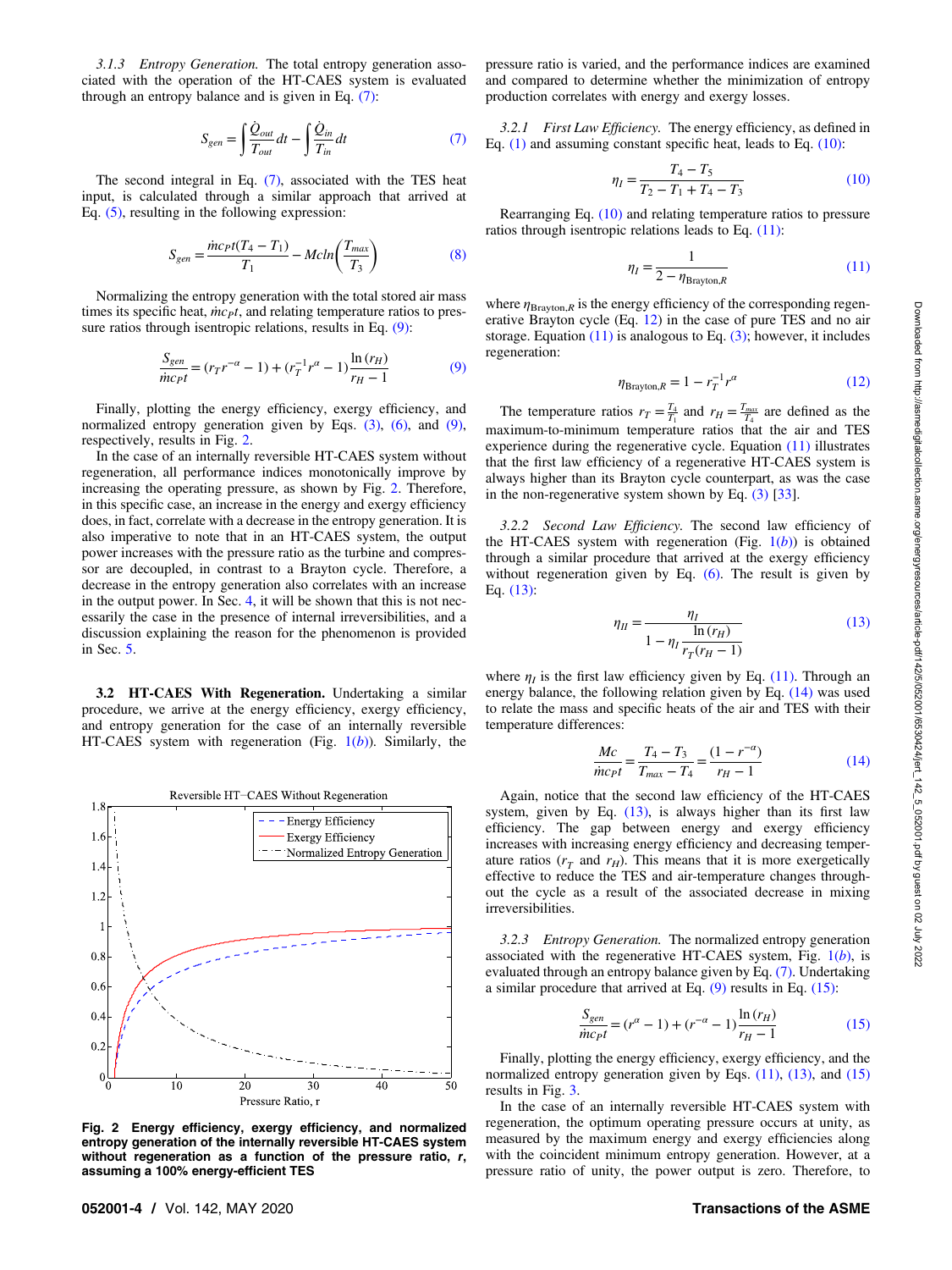<span id="page-4-0"></span>

Fig. 3 Energy efficiency, exergy efficiency, and normalized entropy generation of the internally reversible HT-CAES system with regeneration as a function of the pressure ratio, r, assuming 100% energy-efficient TES

achieve finite time processes, and for the system to become operational, entropy must be generated. This contradicts the Gouy-Stodola theorem of heat engines, which demonstrates that maximum output power correlates with minimum entropy generation. In Sec. 4, internal irreversibilities and TES efficiencies are considered to determine whether minimization of entropy generation may lead to conclusive design guidelines in a real system.

## 4 Internally Irreversible HT-CAES With Regeneration

We now consider the regenerative HT-CAES system (Fig.  $1(b)$  $1(b)$ ) with the presence of internal irreversibilities and TES inefficiency. The analysis is similar to the procedures involved in the reversible case, Sec. [3.2](#page-3-0). However, the temperatures  $T_2$ ,  $T_5$ ,  $T_3$ , and  $T_6$  need to be determined as functions of other operating parameters. Using isentropic component efficiencies, regenerator effectiveness, and an energy balance of the regenerator results in the following temperatures corresponding to Fig.  $1(b)$  $1(b)$ :

$$
T_2 = T_1 \left( 1 + \frac{1}{\eta_c} (r^a - 1) \right) \tag{16}
$$

$$
T_5 = T_4(1 - \eta_T(1 - r^{-\alpha}))\tag{17}
$$

$$
T_3 = T_2 + (T_5 - T_2)\eta_R \tag{18}
$$

$$
T_6 = T_5 + T_2 - T_3 \tag{19}
$$

where  $\eta_c$ ,  $\eta_T$ , and  $\eta_R$  are the compressor, turbine, and regenerator efficiencies, respectively.

4.1 First Law Efficiency. Starting with Eq. [\(1\)](#page-1-0) and undertaking a similar procedure that arrived at Eqs. [\(3\)](#page-2-0) and [\(11\)](#page-3-0) results in Eq. (20), where  $\eta_H$  is the TES efficiency:

$$
\eta_I = \frac{T_4 - T_5}{T_2 - T_1 + (T_4 - T_3)/\eta_H} \tag{20}
$$

## Journal of Energy Resources Technology MAY 2020, Vol. 142 / 052001-5

Using temperatures  $(16)$  through  $(19)$  results in Eq.  $(21)$ :

$$
\eta_I = \frac{\eta_T \eta_H \eta_C (1 - r^{-\alpha})}{(\eta_H + \eta_R - 1) r_I^{-1} (r^{\alpha} - 1) + \eta_C \eta_R \eta_T (1 - r^{-\alpha}) + \eta_{\text{Carnot}} \eta_C (1 - \eta_R)}
$$
(21)

where  $\eta_{Carnot}$  is the Carnot efficiency of the corresponding the Brayton cycle, analogous to the HT-CAES cycle of Fig.  $1(b)$  $1(b)$ , and provided by Eq. (22):

$$
\eta_{\text{Carnot}} = 1 - \frac{T_1}{T_4} = 1 - r_T^{-1} \tag{22}
$$

We can find an optimum compression ratio that would result in a maximum energy efficiency by applying  $(\partial \eta_l/\partial r) = 0$ , whose solution results in Eq. (23):

$$
r_{opt}(\eta_{I,max}) = \left(1 + \sqrt{\frac{r_T \eta_C (1 - \eta_R) \eta_{Carnot}}{(\eta_R + \eta_H - 1)}}\right)^{\frac{1}{\alpha}}
$$
(23)

Interestingly, the optimum pressure ratio that leads to maximum energy efficiency is independent of the turbine isentropic efficiency. In addition, when the regenerator effectiveness is unity, the optimum pressure ratio is also unity, coinciding with that of Fig. 3.

4.2 Second Law Efficiency. Starting with Eq. [\(4\)](#page-2-0) and undertaking a similar procedure that arrived at Eqs.  $(6)$  and  $(13)$  results in Eq. (24):

$$
\eta_{II} = \frac{T_4 - T_5}{T_2 - T_1 + \frac{Mc}{\dot{mc}_{pt}}(T_{max} - T_4) - T_1 \frac{Mc}{\dot{mc}_{pt}} \ln\left(\frac{T_{max}}{T_4}\right)}
$$
(24)

where the mass and specific heats of the air and TES medium are related by Eq.  $(25)$ :

$$
\frac{Mc}{\dot{m}c_{pt}} = \frac{T_4 - T_3}{\eta_H(T_{max} - T_4)}
$$
(25)

Substituting Eqs. (16) through (19) and Eq. (25) into Eq. (24) and simplifying results in Eq. (26)

$$
\eta_{II} = \frac{\eta_{T}\eta_{H}\eta_{C}(1 - r^{-\alpha})}{(r^{\alpha} - 1)r_{I}^{-1}(\eta_{H} - A + A\eta_{R}) + A\eta_{T}\eta_{C}\eta_{R}(1 - r^{-\alpha}) + \eta_{Carnot}A\eta_{C}(1 - \eta_{R})}
$$
\n(26)

where

$$
A = 1 - \frac{\ln(r_H)}{r_T(r_H - 1)}
$$
 (27)

We can find an optimum compression ratio that would result in the maximum exergy efficiency by applying  $(\partial \eta_{II}/\partial r) = 0$ , whose solution results in Eq. (28):

$$
r_{opt}(\eta_{H,\max}) = \left(1 + \sqrt{\frac{\eta_C(1 - \eta_R)\eta_{\text{Carnot}}[r_T(r_H - 1) - \ln(r_H)]}{(r_H - 1)(\eta_R + \eta_H - 1) + (1 - \eta_R)r_T^{-1}\ln(r_H)}}\right)^{\frac{1}{\alpha}}
$$
(28)

Similar to the optimum pressure ratio leading to maximum energy efficiency, Eq. (23), the optimum pressure ratio that leads to the maximum exergy efficiency is independent of the turbine isentropic efficiency. In addition, when the regenerator effectiveness is unity, the optimum pressure ratio is also unity, coinciding with that of Fig. 3.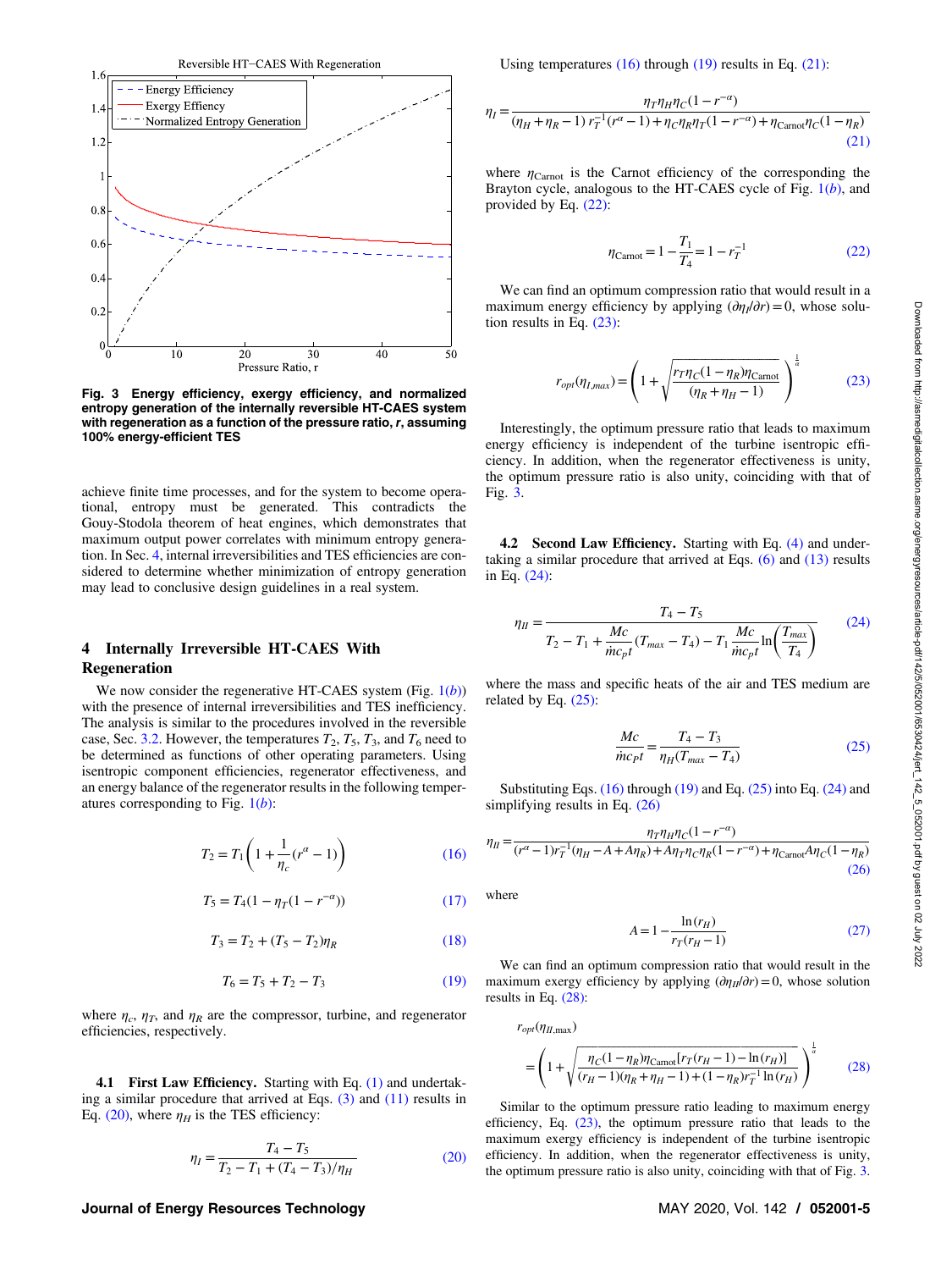<span id="page-5-0"></span>4.3 Entropy Generation. Starting with Eq. [\(7\)](#page-3-0) and undertaking a similar procedure that arrived at Eqs.  $(9)$  and  $(15)$ however, with an additional heat-loss term associated with the TES efficiency—results in Eq. (29):

$$
\frac{S_{gen}}{\dot{m}c_{pt}} = \left(\frac{T_6}{T_1} - 1\right) - \frac{T_4 - T_3}{\eta_H (T_{max} - T_4)} \ln\left(\frac{T_{max}}{T_4}\right) + \frac{2(T_4 - T_3)(1 - \eta_H)/\eta_H}{T_{max}(1 + \eta_H) + T_4(1 - \eta_H)}
$$
\n(29)

Using the temperatures in Eqs. [\(16\)](#page-4-0) through [\(19\)](#page-4-0) and finding an optimum compression ratio that would result in the minimum entropy generation by applying  $(\partial S_{gen}/\partial r)=0$  results in Equation (30):

$$
r_{opt}(S_{gen,min}) = \left(\frac{\eta_T \eta_H \eta_C (1 - \eta_R) r_T + \eta_C \eta_T \eta_R B}{\eta_R \eta_H + r_T^{-1} (1 - \eta_R) B}\right)^{1/2\alpha}
$$
(30)

where

$$
B = \frac{\ln(r_H)}{r_H - 1} - \frac{2}{r_H((1 + \eta_H)/(1 - \eta_H)) + 1}
$$
(31)

Typical trends of the energy efficiency, exergy efficiency, and normalized entropy generation as functions of the pressure ratio, given by Eqs.  $(21)$ ,  $(26)$ , and  $(29)$ , are illustrated in Fig. 4.

The results provided in Fig. 4 represent the case with the following efficiencies:  $\eta_R = 0.6$ ,  $\eta_c = \eta_T = \eta_H = 0.9$ ,  $r_T = 3.33$ , and  $r_H = 1.5$ . In contrast to a Brayton cycle, the compressor is decoupled from the turbine in the HT-CAES system and the turbine power is entirely available for useful work. Therefore, the power output increases monotonically with the increasing pressure ratio. Consequently, Fig. 4 offers a design region in terms of the pressure ratio: the pressure ratio of a real HT-CAES system should be larger than  $r(\eta_{Lmax})$ . The rationale is that the system efficiency should only be compromised for higher output power, depending on the specific applications of use and their priorities, e.g., cost, size, or performance. Figure 4 reveals that the operational regime at minimum entropy generation is different from that at maximum exergy efficiency, maximum energy efficiency, and maximum work output. This indicates that a real HT-CAES system design based on a minimum entropy generation criterion would, in general, not operate at maximum work output, maximum energy efficiency, or maximum exergy efficiency. It will be further shown in a forthcoming



Fig. 4 Energy efficiency, exergy efficiency, and normalized entropy generation of the regenerative HT-CAES cycle corre-sponding to Fig. [1\(](#page-2-0)b), with  $\eta_R = 0.6$ ,  $\eta_c = \eta_T = \eta_H = 0.9$ ,  $r_T = 3.33$ , and  $r_H = 1.5$ 

discussion that under certain conditions, the regime of minimum entropy generation becomes equivalent to the regime of maximum energy and exergy efficiency.

The optimum pressure ratios corresponding to the maximum energy efficiency, maximum exergy efficiency, and minimum entropy generation, given by Eqs. [\(23\),](#page-4-0) [\(28\),](#page-4-0) and (30), are plotted as a function of the regenerator effectiveness in Fig. 5. The results shown in Fig. 5 are plotted assuming  $\eta_c = \eta_T = \eta_H =$ 0.9,  $r_T = 3.33$ , and  $r_H = 1.5$ . Figure 5 reveals that the design regime corresponding to minimum entropy generation occurs at a lower-pressure ratio than that which corresponds to maximum energy efficiency and maximum exergy efficiency—more specifically,  $r(S_{gen,min}) < r(\eta_{H,\text{max}}) < r(\eta_{L,\text{max}})$ . In addition, as the regenerator effectiveness decreases, the optimum pressure ratios corresponding to all performance indices increase, and their differences also increase. As evident by Eqs. [\(23\)](#page-4-0) and [\(28\)](#page-4-0) and their plots in Fig. 5, the optimum pressure ratio leading to maximum energy and exergy efficiencies, at regenerator effectiveness of unity, is unity. Moreover, the optimum pressure ratio corresponding to minimum entropy generation, at  $\eta_R=1$  and as given by Eq. (30), leads to a calculated value of 0.49, which is a nonoperational value. However, restricting the pressure ratios to values above unity results in an optimum of unity. Therefore, at a regenerator effectiveness of unity, all optimum design conditions converge, which is in agreement with the reversible case, as given by Fig. [3.](#page-4-0) In contrast, a regenerator effectiveness of 0.5 leads to a convergence in the optimum pressure ratios, leading to maximum output power, maximum energy efficiency, and minimum entropy generation in a Brayton cycle [\[54](#page-8-0)].

A plot of the optimum pressure ratios as a function of the temperature ratio,  $r_T$ , is given in Fig. [6](#page-6-0) for  $\eta_R = \eta_c = \eta_T = \eta_H = 0.9$  and  $r_H =$ 1.5. Figure [6](#page-6-0) further demonstrates that optimum design criteria do not necessarily coincide. More specifically, as in the case with varying regenerator effectiveness, the following holds:  $r(S_{gen,min})$  $\langle r(\eta_{II,max}) \langle r(\eta_{I,max}).$ 

The effect of TES efficiency on the optimum pressure ratio design is illustrated by Fig. [7](#page-6-0), assuming  $\eta_R = \eta_c = \eta_T = 0.9$ ,  $r_H =$ 1.5, and  $r_T = 3.33$  for all performance indices, given by Eqs. [\(23\),](#page-4-0) [\(28\),](#page-4-0) and (30). The optimum pressure ratio, for all indices, increases with decreasing thermal storage efficiency. Additionally, Fig. [6](#page-6-0) reveals that the optimum pressure is again observed in the same order,  $r(S_{gen,min}) < r(\eta_{II,max}) < r(\eta_{I,max})$ , as that in Figs. 5 and [6.](#page-6-0) Figure [7](#page-6-0) illustrates that the optimum pressure ratio values corresponding to the minimum entropy generation at TES efficiencies



Fig. 5 The optimum pressure ratios corresponding to maximum energy efficiency, maximum exergy efficiency, and minimum normalized entropy generation of the regenerative HT-CAES cycle, corresponding to Fig.  $1(b)$  $1(b)$ , as the regenerator effectiveness is varied, with  $\eta_c = \eta_T = \eta_H = 0.9$ ,  $r_T = 3.33$ , and  $r_H = 1.5$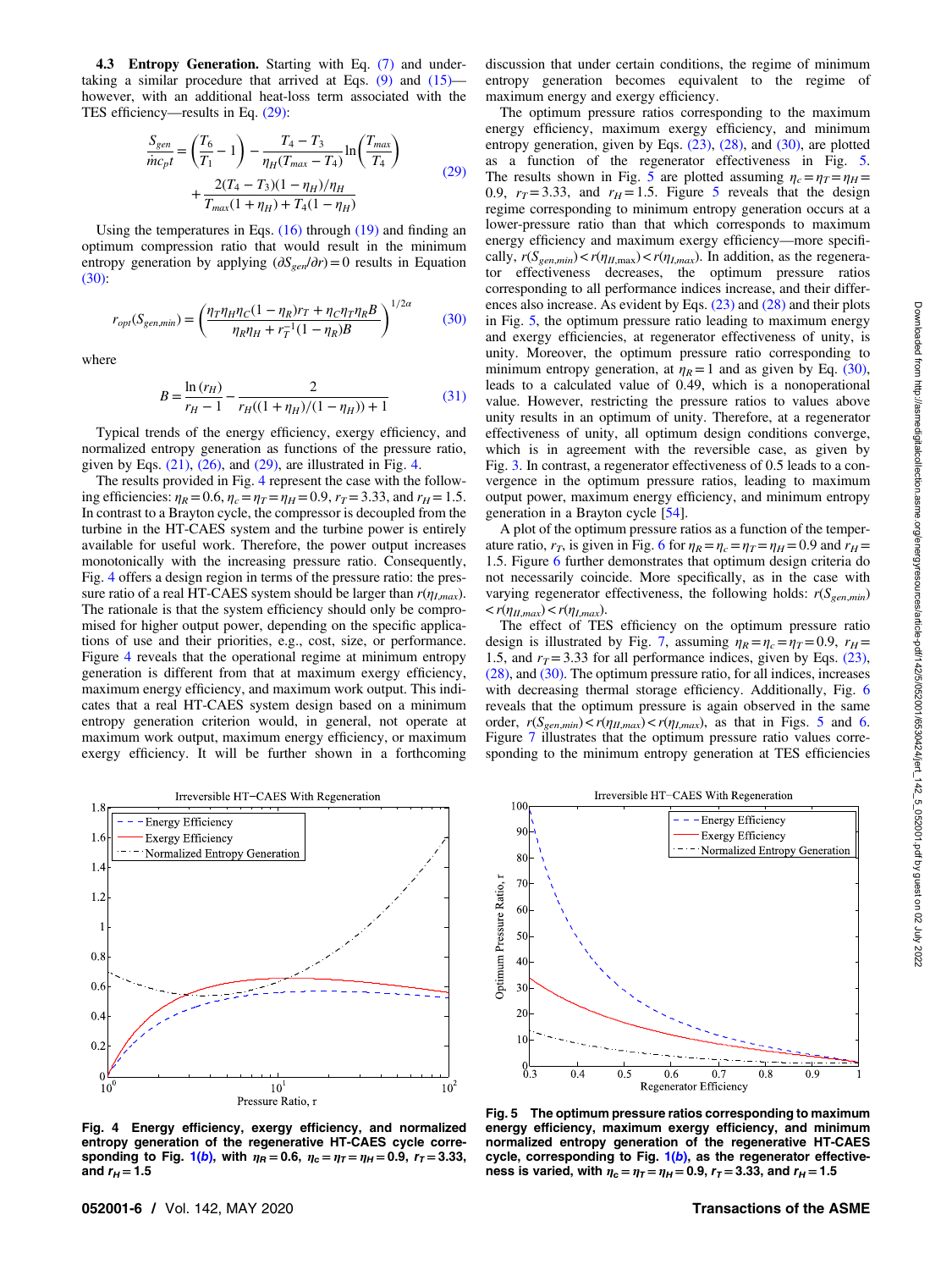<span id="page-6-0"></span>

Fig. 6 The optimum pressure ratios corresponding to maximum energy efficiency, maximum exergy efficiency, and minimum normalized entropy generation of the regenerative HT-CAES cycle, corresponding to Fig.  $1(b)$  $1(b)$ , as the turbine inlet to the ambient temperature ratio is varied, with  $\eta_R = \eta_c = \eta_T = \eta_H = 0.9$ and  $r_H = 1.5$ 

greater than 50% are below unity, which is nonoperational. Therefore, restricting Eq. [\(30\)](#page-5-0) to operational values results in optimum pressure values of unity for TES efficiencies greater than 50%.

Lastly, the compressor isentropic efficiency is varied, and its effects on the optimal pressure ratios are investigated, as shown in Fig. 8, assuming  $\eta_R = \eta_H = \eta_T$ ,  $r_H = 1.5$ , and  $r_T = 3.33$ . The trends exhibited by the optimal pressure ratios as the compressor isentropic efficiency is decreased in Fig. 8 are quite the opposite as those observed when the TES efficiency is decreased (Fig. 7). Nonetheless, the optimal pressure ratio ranking remains consistent, namely,  $r(S_{gen,min}) < r(\eta_{II,max}) < r(\eta_{I,max})$ . Equation [\(30\)](#page-5-0) is again unbiased to the pressure ratio range. Therefore, although the optimum pressure ratio values corresponding to the minimum entropy generation are below unity, at compressor isentropic efficiencies less than 0.95, this indicates that the actual optimum and realistic value, although nonoperational, is in fact unity.



Fig. 7 The optimum pressure ratios corresponding to maximum energy efficiency, maximum exergy efficiency, and minimum normalized entropy generation of the regenerative HT-CAES cycle, corresponding to Fig.  $1(b)$  $1(b)$ , as the TES efficiency is varied, with  $\eta_R = \eta_c = \eta_T = 0.9$ ,  $r_H = 1.5$ , and  $r_T = 3.33$ 



Fig. 8 The optimum pressure ratios corresponding to maximum energy efficiency, maximum exergy efficiency, and minimum normalized entropy generation of the regenerative HT-CAES cycle, corresponding to Fig.  $1(b)$  $1(b)$ , as the compressor isentropic efficiency is varied, with  $\eta_R = \eta_H = \eta_T = 0.9$ ,  $r_H = 1.5$ , and  $r_T = 3.33$ 

## 5 Discussion

The results of this work illustrate that it is inaccurate to generally interpret the generation of entropy as a measure of the energy and exergy losses in an HT-CAES system. The reason, as was demonstrated, is that the minimization of entropy generation generally does not correlate with the maximization of energy efficiency, exergy efficiency, or output power. As in the case of heat engines, it seems that the physical meaning of entropy generation is best described as "a measure of the dispersal of energy, or the ten-dency of energy to spread out in space" [\[28](#page-8-0)]. Therefore, the application of the second law of thermodynamics for the design of hybrid thermal and compressed air energy storage systems may not necessarily provide optimal energy utilization designs.

However, it is important to note that in certain conditions, the minimization of entropy generation may correlate with the maximization of energy efficiency, exergy efficiency, and power output. This was demonstrated in the case of an internally reversible and non-regenerative HT-CAES system, as shown in Fig. [2.](#page-3-0) In the case of an internally reversible and regenerative HT-CAES system, the maximum energy and exergy efficiency did correlate with the minimum entropy generation; however, they did not correlate with the maximum output power (Fig. [3](#page-4-0)). In practical applications, it is almost unavoidable to neglect internal irreversibilities, and the additional energy retrieval benefits provided by a regenerator far outweigh its costs. Therefore, representative results are better provided by the regenerative HT-CAES cycle with internal irreversibilities. In this case, minimum entropy generation coincides with maximum energy and exergy efficiencies and not with the maximum power when the regeneration is 100% effective. This is in contrast to heat engines, where optimum design conditions become coincident at a regenerator effectiveness of 50% [[28\]](#page-8-0). It was also observed that the optimum pressure ratio corresponding to the minimum entropy generation generally occurs at lower values than those corresponding to maximum exergy and energy efficiencies. Furthermore, the following optimal pressure ratio order was consistently determined throughout the analysis:  $r(S_{gen,min})$  <  $r(\eta_{II,max}) < r(\eta_{I,max}).$ 

Further useful insights into the criteria necessary for coincident optimal design conditions can be obtained by combining the first and second laws of thermodynamics. Through the first law, the turbine output energy is given by Eq. (32):

$$
W_T = W_C + Q_{in} - Q_{out} \tag{32}
$$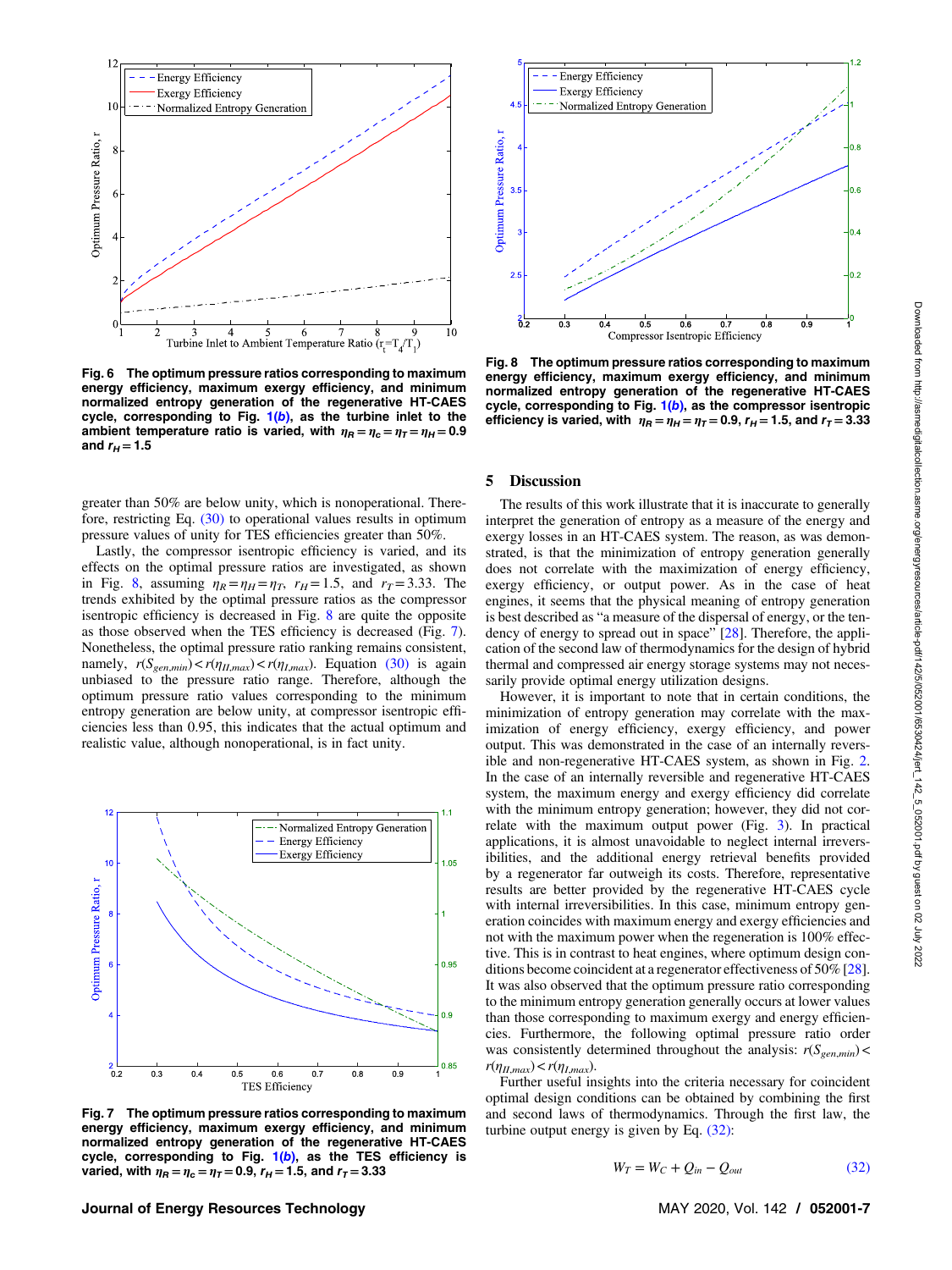Eliminating  $Q_{out}$  from Eqs. [\(7\)](#page-3-0) and [\(32\)](#page-6-0) and dividing by the total input energy  $E_{input}$  results in Eq. (33):

$$
\eta_I = 1 - \frac{T_1}{E_{input}} [Mcln(r_h) + S_{gen}] \tag{33}
$$

Similarly, eliminating  $Q_{out}$  from Eqs. [\(7\)](#page-3-0) and [\(32\)](#page-6-0) and dividing by the total input exergy,  $E_{input}$ , results in Eq. (34):

$$
\eta_{II} = 1 - \frac{T_1}{\mathbf{E}_{input}} S_{gen} \tag{34}
$$

The first and second law efficiencies, given by Eqs. (33) and (34), reveal the specific conditions that result in coincident minimum entropy generation and maximum energy and exergy efficiencies. As indicated by Eq. (33), the minimum entropy generation overlaps with the maximum energy efficiency only when the input energy, thermal energy storage mass, specific heat, and maximum-tominimum temperature ratio,  $r<sub>h</sub>$ , are a constant. Similarly, Eq. (34) reveals that minimum entropy generation coincides with the maximum exergy efficiency only if the total input exergy is a constant. Otherwise, the entire term in the vicinity of the entropy generation variable  $S_{gen}$  must reach a minimum for energy and exergy efficiencies to reach a maximum, in Eqs.  $(33)$  and  $(34)$ .

#### 6 Conclusion

A hybrid thermal and compressed air energy storage system is designed with an optimization objective of minimizing entropy generation. Internally reversible and irreversible assumptions were investigated, in addition to regenerative and non-regenerative designs. It is shown that a hybrid compressed air energy storage system designed based on this criterion may operate at an energy and exergy efficiency that is lower than the maximum possible achievable. The main conclusion is that the minimization of entropy generation does not necessarily correlate with the minimization of energy losses in a hybrid compressed air energy storage system. Only under certain circumstances does the minimum entropy generation coincide with maximum energy and exergy efficiencies. Moreover, the optimum operating pressure conditions based on maximum energy efficiency, maximum exergy efficiency, and minimum entropy generation are ordered in the following manner:  $r(S_{gen,min}) < r(\eta_{II,max}) < r(\eta_{I,max}).$ 

### Acknowledgment

This research was supported by the California Energy Commission, Award no. EPC-14-027. This work was authored in part by the National Renewable Energy Laboratory, operated by Alliance for Sustainable Energy, LLC, for the US Department of Energy (DOE) under Contract No. DE-AC36-08GO28308. Funding provided by US Department of Energy Office of Energy Efficiency and Renewable Energy Building Technologies Office. The views expressed in the article do not necessarily represent the views of the DOE or the US Government. The US Government retains and the publisher, by accepting the article for publication, acknowledges that the US Government retains a nonexclusive, paid-up, irrevocable, worldwide license to publish or reproduce the published form of this work or allow others to do so, for US Government purposes.

## Nomenclature

- $c = \text{TES-specific Heat}$
- $r =$  pressure ratio
- $t =$  total charge or discharge time
- $M = TES$  mass
- $P =$  pressure
- $R =$  ideal gas constant of air
- $T =$  temperature
- $\dot{m}$  = mass flow rate
- $\dot{W}_c$  = compressor input power
- $\dot{W}_t$  = turbine output power
- $c_p$  = specific heat of air at constant pressure
- $c_v$  = specific heat of air at constant volume
- $r_H$  = maximum TES temperature ratio
- $r_{opt}$  = optimum pressure ratio
- $r_T$  = maximum cycle temperature ratio
- $E_{input}$  = input energy  $\hat{Q}_{in}$  = input heat
- 
- $Q_{out}$  = output heat
- $Q_{\text{TES}}$  = TES energy input
- $S_{gen}$  = entropy generation  $W_c$  = compression energy
- $W_t$  = turbine energy output
- 
- $\mathbf{E}_{input}$  = input exergy
	- $\gamma$  = ratio of specific heat for air
- $\eta_{\text{Brayton}} =$  Brayton cycle efficiency
- $\eta_{\text{Brayton},R}$  = regenerative Brayton cycle efficiency
- $\eta_{\text{Carnot}} = \text{Carnot efficiency}$ 
	- $\eta_c$  = compressor isentropic efficiency
	- $\eta_H$  = TES efficiency
	- $\eta_R$  = regenerator effectiveness
	- $\eta_T$  = turbine isentropic efficiency
	- $\eta_I$  = HT-CAES roundtrip energy efficiency (first law efficiency)
	- $\eta_{II}$  = HT-CAES roundtrip exergy efficiency (second law efficiency)

### References

- [1] Can, S., Bie, Z., and Zhang, Z., 2016, "A New Framework for the Wind Power Curtailment and Absorption Evaluation," [Int. Trans. Electr. Energy Syst.](http://dx.doi.org/10.1002/etep.2194), 26(10), pp. 2134–2147.
- [2] Li, C. B., Shi, H. Q., Cao, Y. J., Wang, J., Kuang, Y., Tan, Y., and Wei, J., 2015, "Comprehensive Review of Renewable Energy Curtailment and Avoidance: A Specific Example in China," [Renewable Sustainable Energy Rev.,](https://dx.doi.org/10.1016/j.rser.2014.09.009) 41, pp. 1067–1079.
- [3] Zou, J., Rahman, S., and Lai, X., 2015, "Mitigation of Wind Output Curtailment by Coordinating With Pumped Storage and Increasing Transmission Capacity," 2015 IEEE Power & Energy Society General Meeting, Denver, CO, July 26–30.
- [4] Waite, M., and Modi, V., 2016, "Modeling Wind Power Curtailment With Increased Capacity in a Regional Electricity Grid Supplying a Dense Urban Demand," [Appl. Energy](https://dx.doi.org/10.1016/j.apenergy.2016.08.078), 183, pp. 299–317.
- [5] Wang, C. X., 2015, "Study of Unit Commitment Strategies in Combating Wind Curtailment in China," 4th International Conference on Energy and Environmental Protection (ICEEP 2015), Hebron, Palestine, Apr. 6–7, pp. 1137–1140.
- [6] Fan, X. C., Wang, W. Q., Shi, R. J., and Li, F. T., 2015, "Analysis and Countermeasures of Wind Power Curtailment in China," [Sustainable Energy Rev.,](https://dx.doi.org/10.1016/j.rser.2015.08.025) 52, pp. 1429-1436.
- [7] Upendra Roy, B. P., and Rengarajan, N., 2017, "Feasibility Study of an Energy Storage System for Distributed Generation System in Islanding Mode," [ASME](http://dx.doi.org/10.1115/1.4033857) [J. Energy Resour. Technol.](http://dx.doi.org/10.1115/1.4033857), 139(1), p. 011901.
- [8] Koytsoumpa, E.-I., Bergins, C., Buddenberg, T., Wu, S., Sigurbjornsson, O., Tran, K. C., and Kakaras, E., 2016, "The Challenge of Energy Storage in Europe: Focus on Power to Fuel," [ASME J. Energy Resour. Technol.](http://dx.doi.org/10.1115/1.4032544), 138(4), p. 042002.
- [9] Herrmann, S., Kahlert, S., Wuerth, M., and Spliethoff, H., 2017, "Thermo-Economic Evaluation of Novel Flexible CAES/CCPP Concept," [ASME J. Energy Resour. Technol.,](http://dx.doi.org/10.1115/1.4035424) 139(1), p. 011902.
- [10] Mazloum, Y., Sayah, H., and Nemer, M., 2016, "Static and Dynamic Modeling Comparison of an Adiabatic Compressed Air Energy Storage System," [ASME](http://dx.doi.org/10.1115/1.4033399) [J. Energy Resour. Technol.](http://dx.doi.org/10.1115/1.4033399), 138(6), p. 062001.
- [11] Kushnir, R., Ullmann, A., and Dayan, A., 2012, "Thermodynamic Models for the Temperature and Pressure Variations Within Adiabatic Caverns of Compressed Air Energy Storage Plants," [ASME J. Energy Resour. Technol.](http://dx.doi.org/10.1115/1.4005659), 134(2), p. 021901.
- [12] Hameer, S., and van Niekerk, J. L., 2015, "A Review of Large-Scale Electrical Energy Storage," [Int. J. Energy Res.,](http://dx.doi.org/10.1002/er.3294) 39(9), pp. 1179–1195.
- [13] Freeman, E., Occello, D., and Barnes, F., 2016, "Energy Storage for Electrical Systems in the USA," [Aims Energy,](http://dx.doi.org/10.3934/energy.2016.6.856) 4(6), pp. 856–875. [14] Zakeri, B., and Syri, S., 2015, "Electrical Energy Storage Systems: A
- Comparative Life Cycle Cost Analysis," [Renewable Sustainable Energy Rev.](https://dx.doi.org/10.1016/j.rser.2014.10.011), 42, pp. 569–596.
- [15] Obi, M., Jensen, S. M., Ferris, J. B., and Bass, R. B., 2017, "Calculation of Levelized Costs of Electricity for Various Electrical Energy Storage Systems,' [Renewable Sustainable Energy Rev.,](https://dx.doi.org/10.1016/j.rser.2016.09.043) 67, pp. 908–920.
- [16] Yao, E., Wang, H., Wang, L., Xi, G., and Marechal, F., 2017, "Multi-Objective Optimization and Exergoeconomic Analysis of a Combined Cooling, Heating